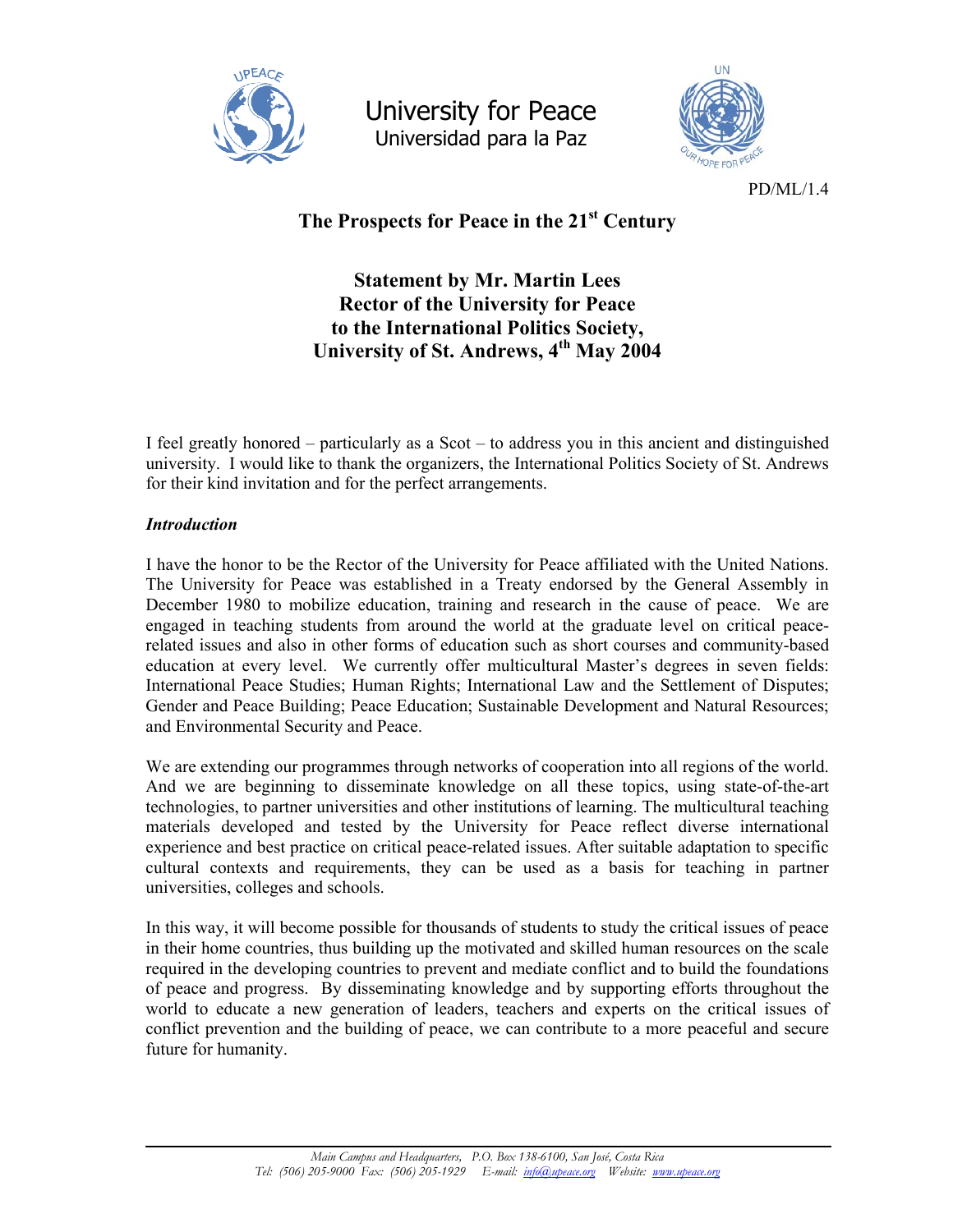I have chosen a bold topic for my talk: "The prospects for peace in the  $21<sup>st</sup>$  Century." Those of my generation who have been struggling in the international system for two or three decades cannot claim to have achieved a world to the measure of our hopes. I fear that, in spite of the undoubted progress made, we will leave to our successors a difficult and dangerous world which still suffers from abiding poverty for millions, injustice and threats to peace. Many of you here tonight will have to face, directly or indirectly, the challenges and problems which we will leave in your care.

For this reason, I felt that I should use this valuable opportunity to look beyond day-to-day dramas and events to examine the broader, longer-term issues of the  $21<sup>st</sup>$  Century. In this brief presentation, I will be forced to simplify and to generalize. I will first make some introductory points and clarifications and then identify some of the major trends and issues which will define the challenges to peace in the  $21<sup>st</sup>$  Century. I will then briefly review the present responses of the international community to these challenges and conclude with some suggestions on a few lines of action which can contribute to achieving a more peaceful, secure and successful world.

Every day we are confronted on our televisions and in the newspapers by a remorseless tide of tragic events and crises, by violence, terrorist attacks and conflicts in all regions of the world.

…

Since the terrorist attacks of  $11<sup>th</sup>$  September 2001 on the United States with the tragic loss of almost 3,000 innocent lives, we have followed the war in Afghanistan, the continuing tragedy of the conflict between Israelis and Palestinians, the intensive international debate leading to war in Iraq, the war itself followed by the on-going crisis of the aftermath, and the widening range of attacks in Bali, in Madrid and now in Saudi Arabia.

There is, in consequence, an intense and deep public concern about the state of our world, about relations between peoples and ethnic and religious groups and about the prospects for a stable, peaceful world for future generations.

Viewed from the perspective of the rich, developed countries, a major change has occurred. Threats of violence are now a reality and conflict is no longer perceived simply as happening far away in other countries. Since the terrorist attacks on the United States and the recent bombings in Madrid, the public in developed countries now feels directly threatened by international terrorism.

It is particularly important to recognize that the attacks on the United States have resulted in a profound and permanent change in attitudes and priorities. This change is not only reflected in the policies of the Bush Administration but also, deeply, in the concerns of the American public. A sense of vulnerability is evident across the United States. Indeed, nations throughout the world are now aware of the threats posed by international terrorism to their security, and to the lives and prospects of their citizens.

It is increasingly recognized that if civilized society is to contain and defeat international terrorism, we must confront the threat in two related and mutually reinforcing ways. We must maintain adequate levels of military security and take strong, direct action, including military action where necessary, to confront and eradicate terrorism. This is the principal focus of international deliberation and action at the present time.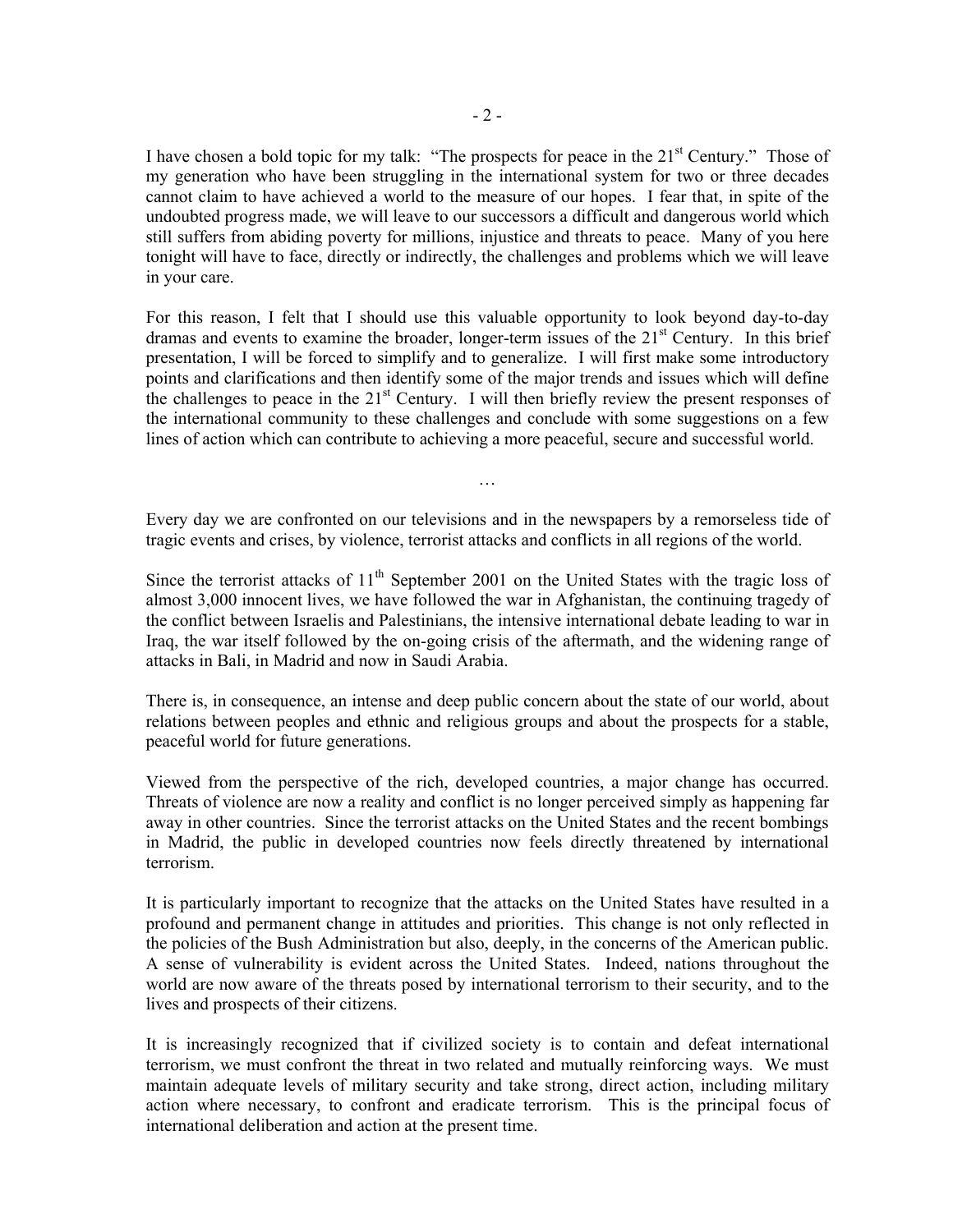But this is not enough. We must also, through international and national action, and through the efforts of civil society, work together to address the underlying injustices, frustrations and failures that give rise to the hatred and intolerance which drive violence, terrorism and conflict and provide the environment in which they can fester.

In this presentation, I am going to stand back from the tense and tragic context of current events to focus our attention on some of the issues, trends and relationships which create the underlying conditions in which such intolerance, hatreds, violence, terrorism and tragedy can arise.

# *The changing Nature of Conflict and the Concept of Peace*

I will start by clarifying the nature of conflict and the content of the idea of peace in the modern world.

In the past, when we spoke of and studied conflict, we principally envisaged conflict as between sovereign states. However, in recent decades, the nature of most conflict has changed. Today, the overwhelming majority of armed conflicts take place within, not between states. This has important consequences for the conception and implementation of international action to prevent and manage conflict.

One tragic consequence of this mutation in the nature of conflict is that approximately ninety per cent of all those now killed in conflict are civilians – most often women, children and the elderly – with the remaining ten per cent being combatants.

Significant efforts are being made to adapt our thinking and policies to these new realities. There is growing interest in a new concept, "human security", which is a perspective focused on the need to protect human lives, livelihoods and dignity directly by focusing on the threats to men, women and children in their daily lives. This is now a priority in the cooperation policies of Japan and of a number of other countries. There has also been a surge of interest, of new policies and of action to address the needs and contribution of women in relation to conflict, peace-building and development, and to focus on the impact of conflict on children.

In this context, an important intellectual contribution on the changing nature of conflict and its implications for international governance and for the United Nations in particular was made by the Commission on Intervention and State Sovereignty which published its report in December 2001 under the title, "The Responsibility to Protect."

There is also a wide concern in the world community to focus more efforts on the prevention of conflict so as to avert the immense human and material costs. Prevention is clearly better and cheaper than reacting to crises and conflicts once they occur. But this approach is not yet widely reflected in practice. Policy remains focused heavily on reaction to events. In this connection, it is important to note that around half of all current conflicts are relapsed older conflicts. It has been a major objective of Secretary General Kofi Annan and of the United Nations to promote the prevention of conflict, as outlined in his Annual Report on the Work of the Organisation for 1999, "Preventing War and Disaster."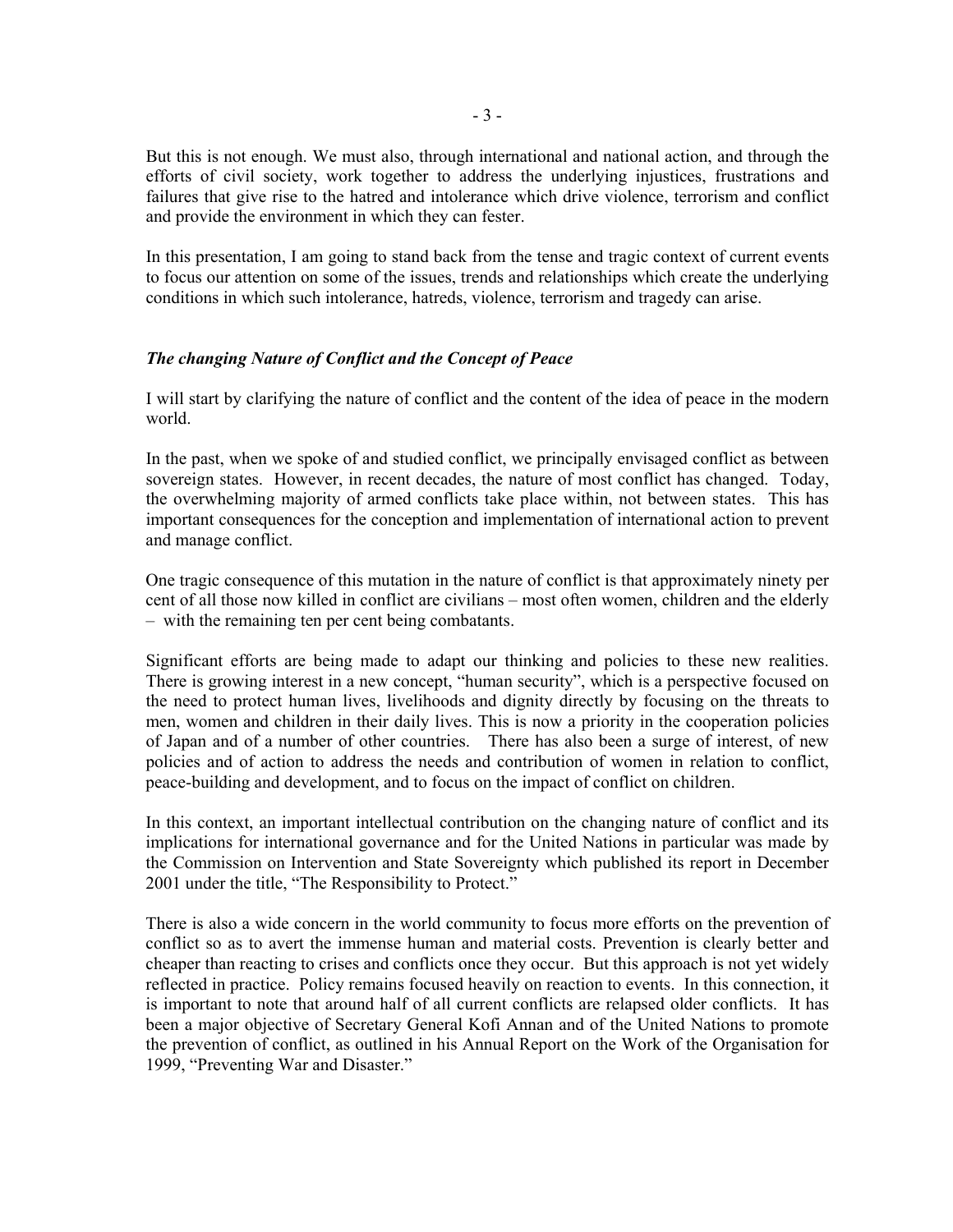Here again, there have been successes, such as the intervention of the European Union which appears to have prevented conflict in Macedonia, the successful intervention by the United Kingdom to contain and prevent wider conflict in Sierra Leone, and the management and resolution of the crisis in East Timor.

In this context it is instructive to note that, in the decade of the Nineties, the estimated cost to the world community of seven major wars, excluding Kosovo, was of the order of \$200 billion, together of course with a massive human cost of hundreds of thousands of lives. Investments in prevention would have paid high dividends. The costs of the wars in Afghanistan and Iraq will be even more substantial.

As we have seen from the current situations in Kosovo, Afghanistan and now Iraq, and in many other countries, advanced weapons and sophisticated technologies can, in favorable circumstances but not always, rapidly achieve military objectives against less sophisticated opponents. But the subsequent building of peace and of just, progressive societies in a postconflict situation is an intensely difficult task. It requires international support based on openness to other views and cultures, patience and restraint and long term commitment.

Sustained peace and development also depend essentially on the availability of many motivated and expert men and women in and from the countries concerned who can work to achieve reconciliation, to reconstruct equitable societies and to build the foundations of peace and progress. And peace and progress can only be sustained if deeply-entrenched attitudes and behavior throughout society at large can be changed, away from hatred, intolerance and violence and towards solidarity, respect for human rights, gender equity and reconciliation. In both these vital respects, the role of education for peace through many channels and at every level is of fundamental importance, as reflected in the mission and programme of the University for Peace.

In spite of the crises we see every day, there is some good news also. The number of regional and civil conflicts around the world has in fact declined, as of 2003. But this situation remains fragile. According to an analysis by the University of Maryland Center for International Development and Conflict Management entitled "Peace and Conflict 2003", there are in the world today, "48 unstable regimes, 33 societies recovering from recent wars and 25 locked in violent struggles."

There has also been a significant increase in the number of democracies worldwide, rising from 48 in 1985 to 83 in 2002. Thus we can see that, with some qualifications, there has been a degree of progress towards a more peaceful, democratic world. We should draw encouragement from this. In spite of all the problems and calamities we see so clearly, progress to improve our world is possible. But we must be realistic also. The situation must now be re-evaluated in the new context of international terrorism and of the risk of increasing polarization between different cultures and religions.

In this confused and complex situation, what is the meaning of "peace"? I will not attempt a formal definition here. Besides practical considerations, such a definition would be required to reflect the deep psychological and spiritual aspirations of humanity for peace through the ages. In my view, peace is not simply the absence of conflict. A society at peace is not simply a society which is not at war.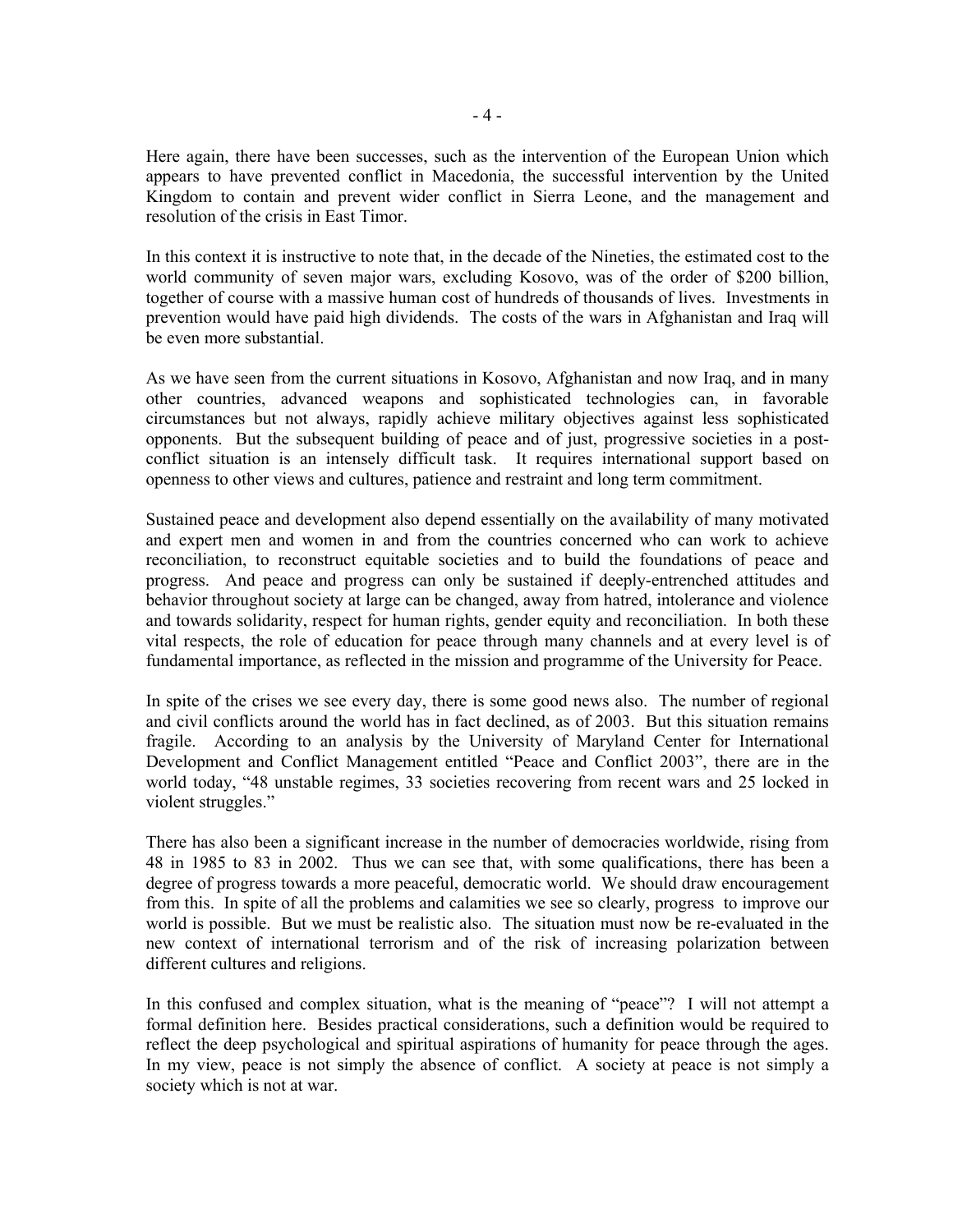The best metaphor I can provide is to think of peace in the same way as we think of health. If you are truly healthy, this is much more than simply not being sick. You are able to live an active, productive life, to pursue your aspirations and even, to contribute to the happiness of others. Thus, when we wish for a world at peace, we wish for a world of security, justice, dignity, solidarity, opportunity, progress and hope for the vast majority of human kind. We are far from this today.

In the world of today, some of us are highly privileged. We do not fear for our lives or for those of our loved ones. We live in a generally secure and predictable world and we are justified in having high hopes for the future. But for hundreds of millions of men and women today, this is not the case.

This point was well made by William Morris, a great designer, artist and social activist of Victorian times, who wrote, while sitting in his warm study in London: "it was my good luck only of being born respectable and rich, that has put me on this side of the window amid delightful books and works of art, and not on the other side, in the empty street…." He saw his own good fortune as an obligation to assist those less fortunate than himself.

We can in fact, only achieve security for ourselves if the world around us is peaceful and prosperous. Our security and progress are, in the long term, indivisible from the security and progress of others. Thus, a pre-condition for peace in the  $21<sup>st</sup>$  Century is that, through national and international cooperation and action, we must create conditions in which the vast majority of our fellow humans can feel secure and hopeful in their own lives.

#### *Recent History*

Before turning to the trends and issues which will shape the future, let me briefly review the recent past.

When I was a student at Cambridge some forty years ago, at the height of the Cold War, the fear of nuclear annihilation was real. The balance of terror between the superpowers was maintained by a policy of Mutual Assured Destruction, each side having the capability to destroy the other many times over.

The end of the cold war in the early nineties thus represented for millions across the world, a crucial turning point and the profound hope that the central threat to world peace and to the future of humanity had been overcome. We also hoped for a major "Peace Dividend", that is to say, that a substantial proportion of the massive world military expenditures of around \$800 Billion per year could be re-directed to reducing world hunger and poverty and building a more secure future for all. We were disappointed.

In recent years, a series of tragic events has called in question our hopes for a more peaceful world. The vicious conflict and ethnic cleansing associated with the collapse of Yugoslavia demonstrated, on the edge of Europe, that the era of massive violations of human rights is not over. Ethnic conflicts in East Timor, in Chechnya and in several African countries underlined the widespread threats to peace across the world and the massive killings in the Great Lakes Region of Africa exactly ten years ago raised again the horrors of genocide with some 800 thousand men, women and children murdered in around 100 days.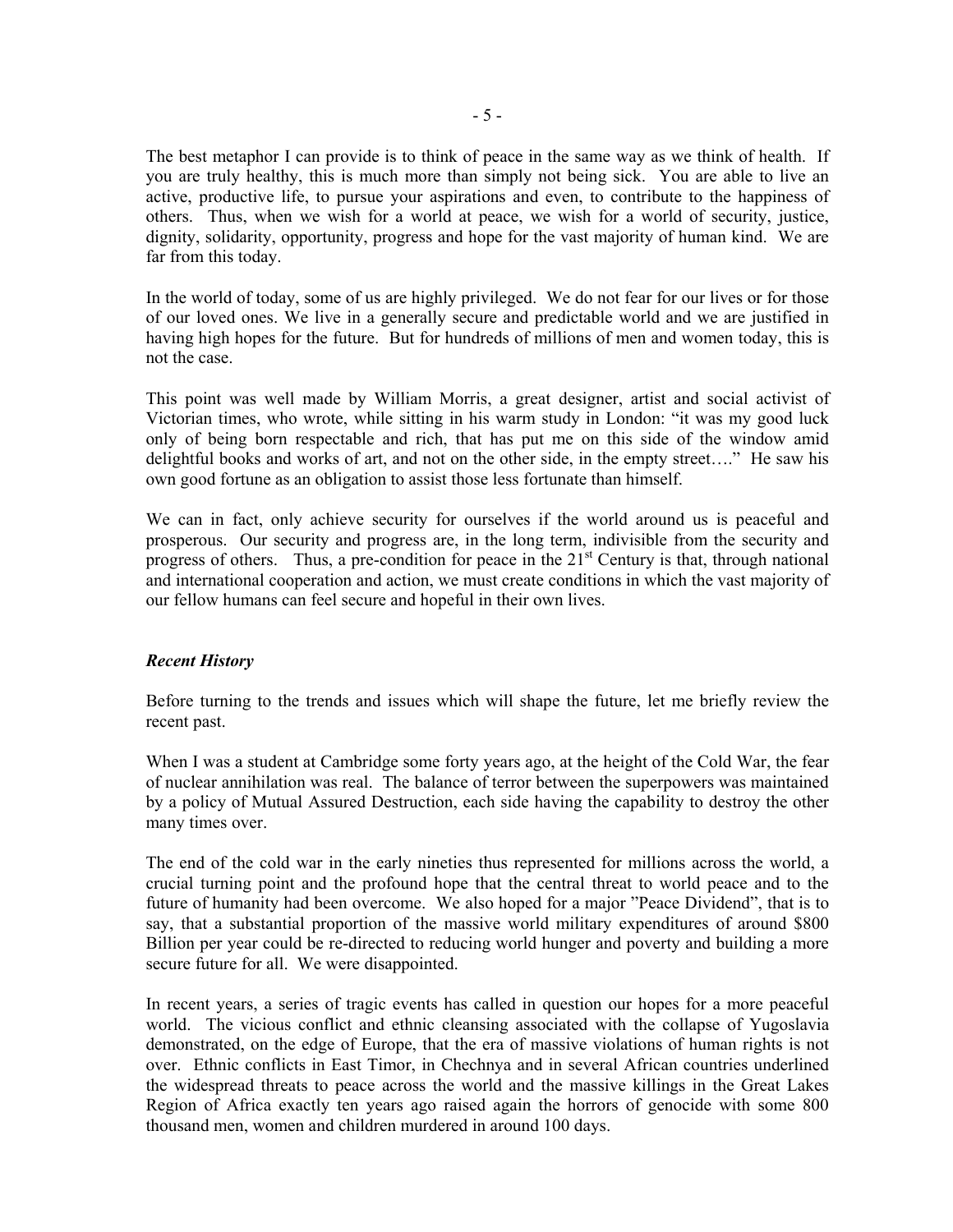It is in this context that we now face the threats of international terrorism and the consequences of the wars in Afghanistan and Iraq. In fact, from the perspective of peace and security, the world community faces grave challenges indeed at the start of the  $21<sup>st</sup>$  Century.

# *Trends and Issues affecting the Prospects for Peace*

Having briefly reviewed the past and present, let us now look forward and review the trends, issues and relationships which will affect the prospects for peace and security in the future. In this perspective, to mark the new millennium, the international community has come together through the United Nations to define goals for humanity to build a better world, in the form of the "Millennium Development Goals."

Looking forward into the  $21<sup>st</sup>$  Century, we can see a number of positive trends and potentials which can create a better world. We also see others which will create major threats to peace and progress unless concerted and effective action is taken to counter them.

This leads me to make an obvious but important point. The future is not pre-ordained and inevitable. It is, in large part determined by human choices and actions. We can in fact to some degree, choose our future. Historians will be surprised that it took us so long to realize that we must reach out - before it is too late - to the underprivileged peoples of the planet and work together to achieve a more equitable and secure world of peace and progress for all. This can provide hope and opportunity and release the potential of millions of people across the world.

We do have the capacity to do this. It is not simply a question of resources: we have seen how vast resources can be rapidly made available for war. It is a question of priorities, organization and will. Thus, we should not view the future with fatalism or pessimism but with realism and commitment.

However, I must stress that the passage of time itself is a key factor. Problems which may be manageable today may reach a scale and intensity if left unchecked which will render them insoluble in years to come. It is perhaps the most immediate contradiction we face that, in our present world of confusion, disagreement, short-term focus and delay there is an urgent need for a vision of the common future, for clear and concerted leadership, cooperation and early action.

For my present purposes, I will identify six key factors here which will affect the prospects for peace and the lives and well-being of millions of people in the  $21<sup>st</sup>$  Century. These are:

i) Demographic growth, which will have immense repercussions. An overall increase in global population from the present six billion to around nine billion is anticipated by the middle of the  $21<sup>st</sup>$  Century. And this massive increase of around  $50\%$ of the present world population will almost entirely arise in a number of developing countries. In comparison, the populations in a number of developed countries are in decline. It is, in my view, remarkable how little interest and attention this simple fact receives, even though it will have the most critical implications within the lifetime of our children. In this connection it is instructive that, in the current  $10<sup>th</sup>$  Five Year Plan for the Peoples Republic of China, preparations are already being made to prepare for an increase in the Chinese population of 300 million people by 2050.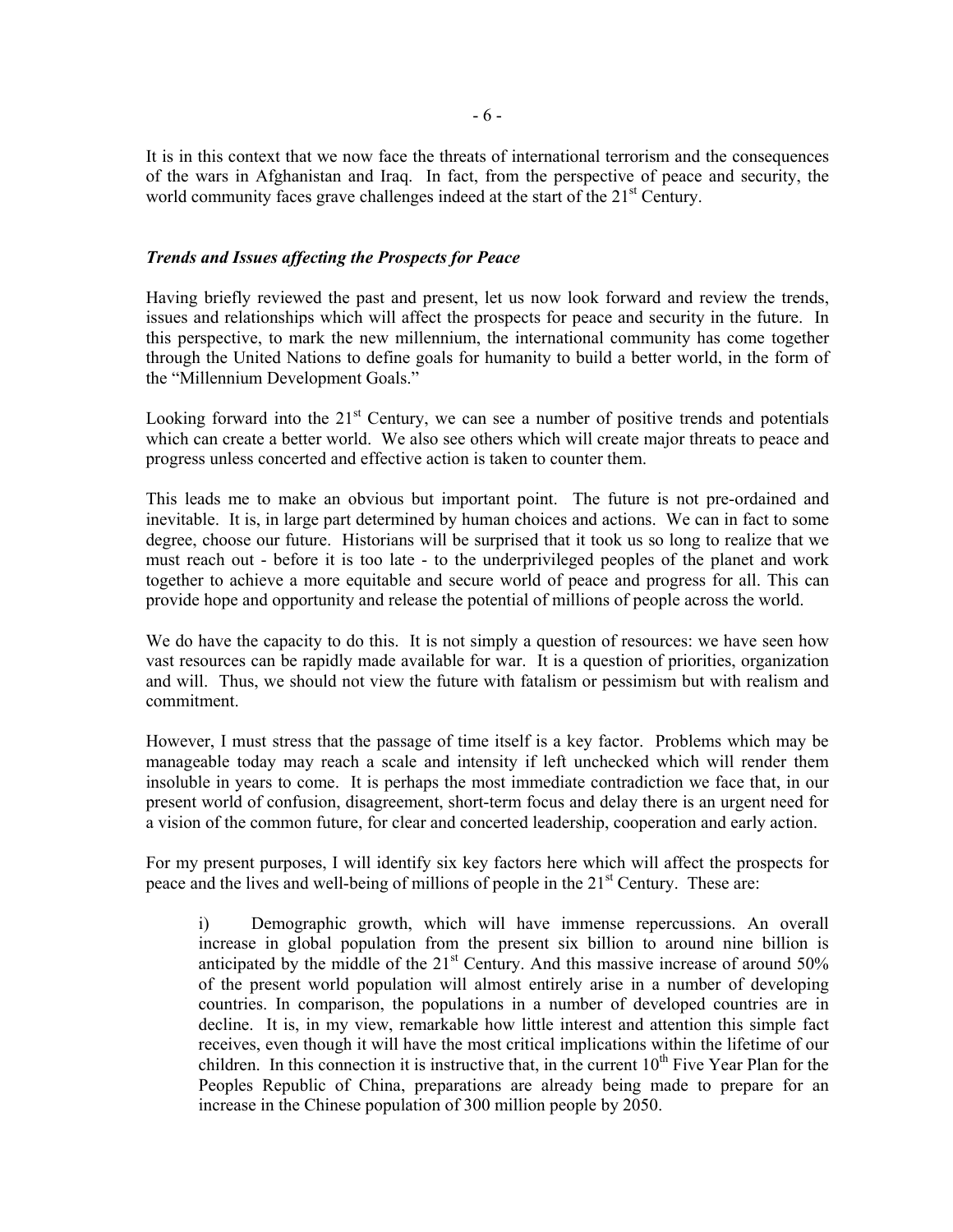ii) Tightening environmental constraints will also play a key role. A growing world population coupled with rising living standards for many will give rise to increasing competition for resources of all kinds and also to wider degradation of the delicate environmental systems on which life depends. Competition for scarce water resources is already emerging as a major element of potential conflict in many regions, for example in Central Asia and the Middle East.

iii) Another environmental trend of profound importance is the increasing impact of global warming and environmental change in large regions of the world, giving rise to drought and flooding and to increased risks of epidemic disease. As a consequence of sustained drought, some regions which have supported human life for generations may become unable to do so, giving rise to migration and conflict. As the major cause of climate change has been the growth of the economies of the industrialized countries, the impact and mitigation of climate change, besides their evident practical implications, increasingly raise intense issues of equity and responsibility in the conduct of international affairs.

iv) Another key factor will be the further consequences of the globalization of economic activities - for both good and ill. The World Bank has concluded in a recent report that around 400 million people have been lifted out of poverty in the past 20 years as a positive result of increased trade and investment, attributed to globalisation. (A substantial part of this improvement arises from the successful modernization of China and, we must hope that this will be the case of India also.)

But we must note that, as globalization proceeds, there are also worsening inequalities in income and wealth within and between countries, which are provoking increased frustration and alienation. Like most complex phenomena, globalization has diverse effects on different participants. The issue is not whether globalization is, on balance, positive or negative: it is what measures must be taken to ensure that the adverse effects are limited and that the benefits are fairly and widely distributed in an increasingly interdependent world.

A recent book by Professor Amy Chua, "World on Fire," analyses such issues in detail and from a very practical point of view. She explores the linkages between the openingup of markets through globalization and liberalisation, the concentration of wealth in the hands of "market dominant minorities" often of an ethnic nature, and the advancement of democracy. She raises profound questions about the concentration of wealth and the prospects for intensifying ethnic resentment and global violence as globalization continues. And she explores the practical consequences of seeking to advance both rapid liberalization of markets and rapid democratization at the same time.

v) We are also aware of another very serious threat to peace: the diversion of vast intellectual, financial and physical resources to the development and production of armaments and the widening availability across the world of weapons, including weapons of mass destruction. The threat that nuclear, biological or chemical weapons may be used by terrorists has the most profound implications for policy and cooperation in the future.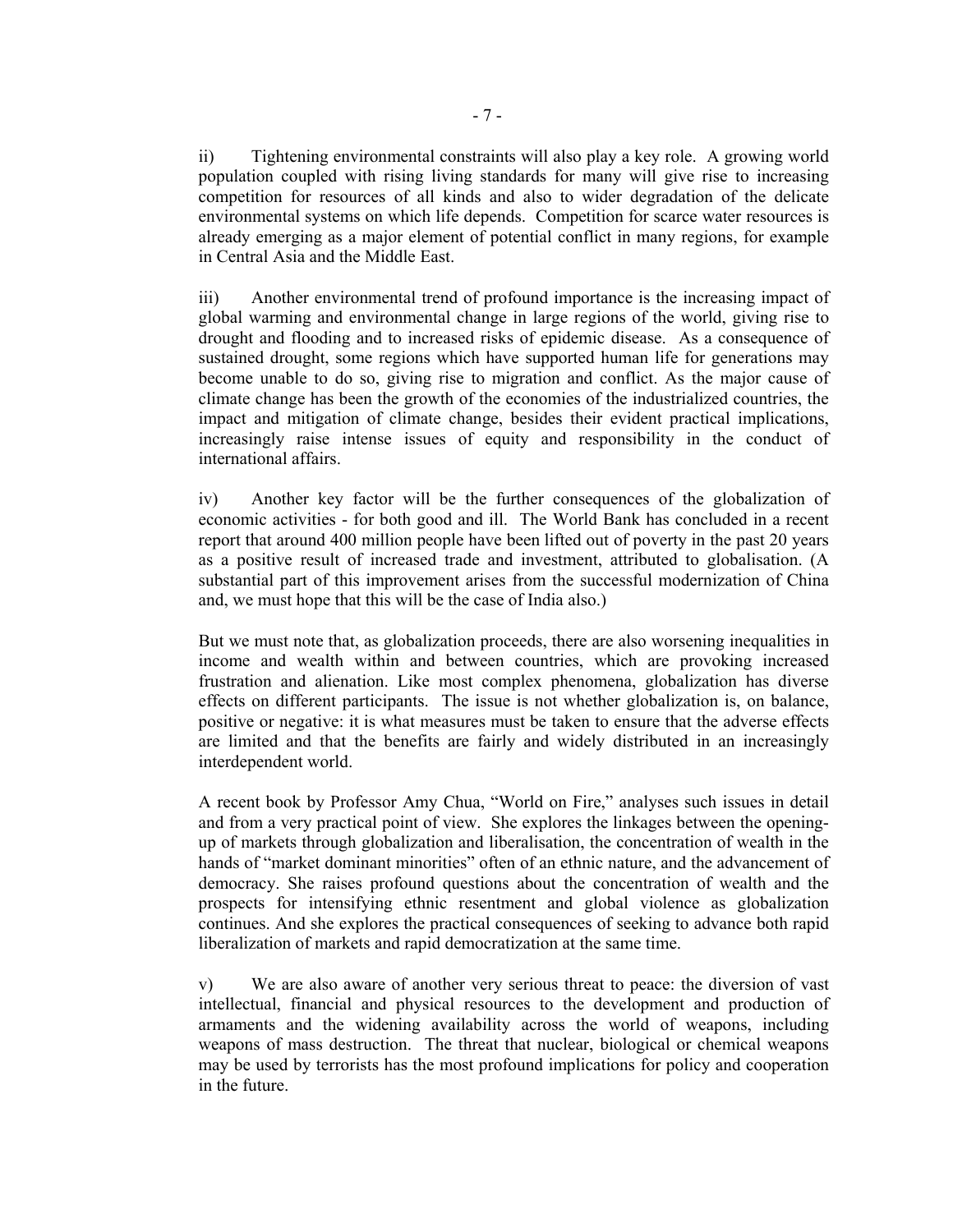vi) At a time when the world community is confronted by the need to achieve concerted action in the face of these real challenges to the future of us all, we can identify another adverse trend in recent years: a decline in the solidarity of the world community. This is due to an increasing polarization between cultures and religions, coupled with an increasing sense of exclusion and alienation in a world in which the benefits and opportunities available to the rich are all too evident through worldwide media and information. This situation is aggravated by the further problem that some key participants in the international system increasingly reject many of the norms and structures of international law on which the world community has relied for decades.

These then are some of the major factors which will determine the conditions for peace or conflict in the  $21<sup>st</sup>$  Century: demographic growth; tightening environmental constraints; climate change; globalization and rising inequalities; the proliferation of weapons of mass destruction; and declining international solidarity

Seen in this light, the threats to the lives, human security and well being of hundreds of millions of people in the coming century will not arise only from the willful consequences of conflict – "man's inhumanity to man" – but from economic and environmental pressures also – from poverty, famine, pollution and disease and the collapse in "failed states" of the minimum social and political capabilities essential to preserve the framework of stable, peaceful societies.

It is important to underline here that poverty does not in itself cause conflict. It does however create conditions under which conflict is more likely to arise, if triggered by entrenched inequality and injustice with no legitimate channels for improvement, or by economic decline and the collapse of the state, or by the deliberate mobilization of grievances and hatred, as in the former Yugoslavia and the Great Lakes Region of Africa.

I have presented these trends and issues at a global level but we can identify more specific concerns and issues in each of the regions of the world. In Latin America, for example the extent of urban violence and a decline in public confidence in and commitment to democracy are key concerns; in Africa, endemic poverty, hunger, disease and environmental degradation, compounded by a number of open conflicts affect countries and regions; and in Asia, ethnic and communal violence and flashpoints such as North Korea and potentially Taiwan and Kashmir, give rise to real concern. Perhaps the most critical, strategic conflict polarising the world community today is the immensely complex, intractable conflict between Israel and the Palestinians.

In summary then, the world community is challenged by a number of trends which, if not checked through international and national action, will severely limit our chances of living in a peaceful and progressive world.

Two critical issues we must confront are therefore: can we together conceive, organize and gain support for the necessary action to improve the prospects for peace and security? And, can we do this in the time available?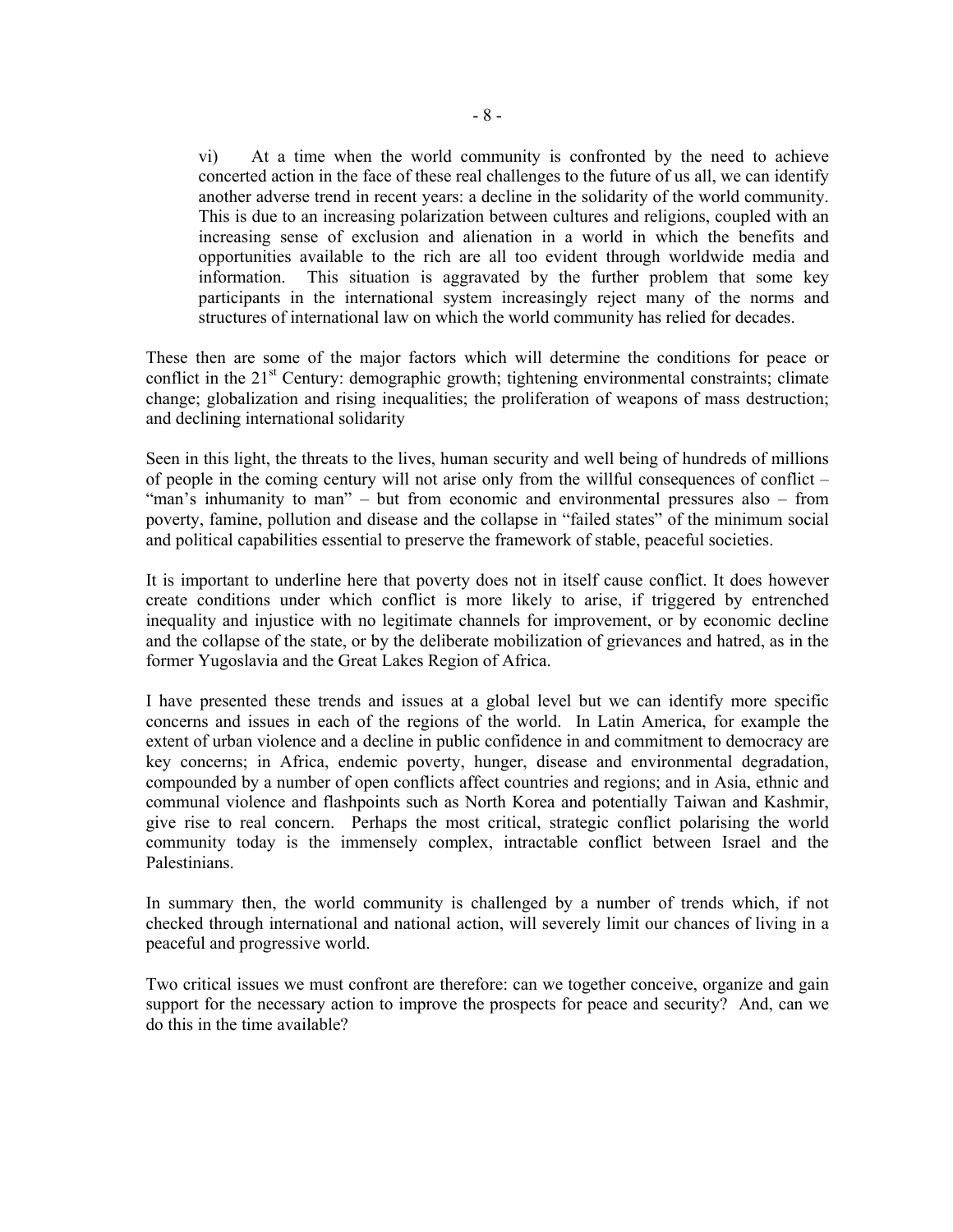#### *The Need for International Solidarity and Cooperation*

Although the present and emerging threats to peace and security affect most directly the peoples of the developing countries and the transition countries of Central Asia, it is clear today that the future of the more developed countries is also at risk. This applies not only to the countries traditionally viewed as the rich, industrialized countries but also to those countries which are now achieving a higher level of development. In our increasingly interdependent world, it will simply not be feasible in the longer term to maintain the intricate web of systems and relationships on which the functioning and security of advanced societies and of the world economy depend within a context of widespread poverty, disease, frustration and hatred.

Nor will it be feasible for the wealthy and privileged of the planet to defend their advantages by military means alone, by vast expenditures of human and material resources on armaments. We must therefore renew our efforts, through international solidarity and cooperation to build solid foundations for world peace. This is not only a moral imperative: it is a practical necessity if we are to achieve a secure, progressive and peaceful world.

Since the adhesion of ten new Member countries on  $1<sup>st</sup>$  May, we, in the European Union are now around 450 million people. We enjoy privileged and safe lives and high living standards. Together with all other developed countries however, we constitute only a small minority of the six billion people on this planet. And, in the lifetime of our children, we will be an even smaller part of the world population of around nine billion people.

Fortunately, a number of developing countries are making real progress in providing better lives to many of their citizens. Some however, where democracy, stability and progress appeared to have been solidly established are now at risk, due in many cases to the frustrations and violence which arise from economic failure, entrenched injustice and corruption. Others are making overall progress but this is coupled with rising inequities and exclusion and frustration. Others are facing stagnation, failed governance and injustice, rising levels of violence and conflict and environmental deterioration. Our planet is at risk of separating into two worlds within and between countries: a relatively safe world of wealth and privilege and a dangerous world of poverty and hunger, injustice and misery.

But these two worlds are fundamentally interdependent. Besides the evident links of trade, investment, finance and globalization, we are linked in many other vital ways: we are linked through environment and climate change for example: we cannot achieve sustainable development so as to preserve our fragile planet on our own. And, the policies on emissions adopted by the major developed economies have major consequences for the prospects and even the survival of other states.

We are intensively linked also through the movement of people, through migration and mass tourism. And we now understand that we are also obliged to face together the threats of international crime and terrorism which affect developed and developing countries alike. We must also cooperate effectively to confront the threat of rapidly spreading, deadly diseases which respect no national boundaries: HIV-AIDS and SARS have shown the potential scale and the speed at which such threats may evolve in the future, calling for a rapid global response.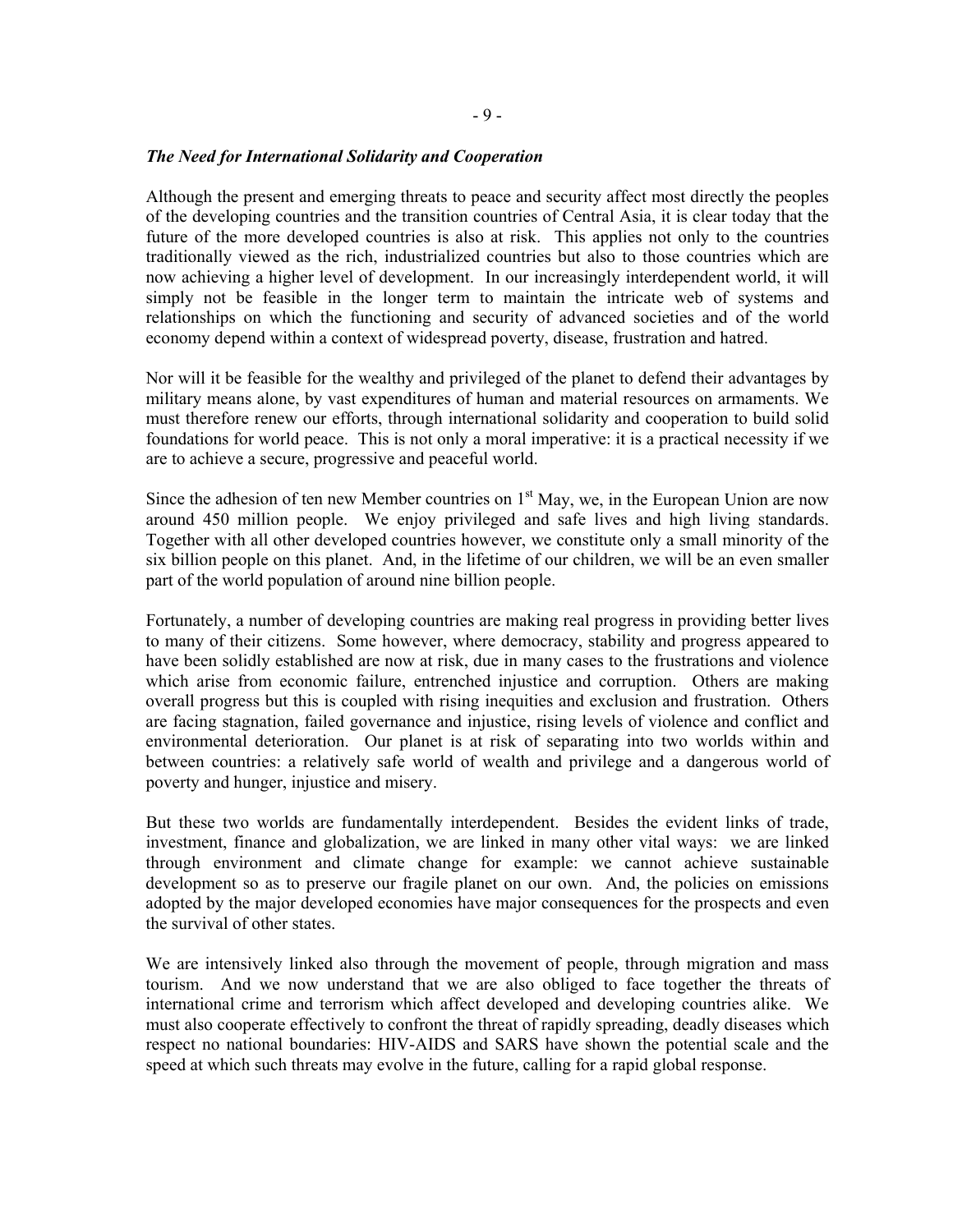In effect, the well-being and the security of all of us depend directly and indirectly on an intricate web of international relationships and cooperation. And these in turn depend on good will, trust and common interest among groups and nations. This can so easily be destroyed and is very difficult to reconstitute. We need a functioning world community in which needs and differences can be properly addressed. One of our highest priorities should therefore be to undertake actions explicitly to strengthen international solidarity, trust and cooperation so as to mobilize the potentials of our societies to create a better, more peaceful world. And in this perspective, the role and ideals of the United Nations remain of central importance.

As I have emphasised, it is not yet inevitable that the threats to the future of humanity which I have outlined will lead to conflict and disaster. Humanity has never had greater resources in terms of knowledge, skills, technological systems and resources which could be applied systematically to address the threats to peace, security and development. But these resources are not effectively applied on a significant scale to the prevention of conflict and to building the foundations of solidarity and peace. A few figures will make this clear.

- The resources devoted to world development are pitifully small in relation to urgent needs and in comparison to those devoted to armaments and war. World military expenditures have again reached at least \$800 Billion per year while Official Development Assistance is running at around \$58 Billion per year. Foreign Direct Investment and other financial flows do of course play a major role also but these are focused predominantly on a limited number of developing countries and raise a number of contentious issues as regards their social and economic consequences.
- It is estimated that annual government subsidies to agricultural producers in rich countries amount to about \$200 Billion and that trade barriers in developed countries cost poor countries around \$100 billion per year.
- The average cow in the European Union earns \$435 in subsidies: in Switzerland the figure is around \$1,500. In comparison, the GDP per capita in sub-Saharan Africa is around \$467 per year.

Our current policies, principally focused on reaction to specific and immediate problems, are not in fact laying the foundations for sustainable peace. In the absence of a concerted effort engaging the whole world community to prevent conflict and to build the foundations of peace and progress, the prospects for peace and security in the  $21<sup>st</sup>$  Century are limited, even for the most wealthy and powerful countries.

But the new policies we need are particularly difficult for democracies to initiate and to sustain. These policies must be outward looking, whereas the preoccupations of parliamentarians are more focused on national and local issues. The policies must also be focused and sustained over many years to address longer-term issues, but this is most difficult to reconcile with the relatively short cycle of elections. And the policies will be painful, demanding restraint and requiring commitment to wider, longer term interests beyond the nation state.

Nevertheless, in spite of these difficulties, I believe we have only one realistic choice, and in my view this is also the only ethical choice. We must commit ourselves in practice to building a world based on justice, solidarity and cooperation and of compassion and encouragement for those less privileged than ourselves. This will require new ideas, new policies and new leadership.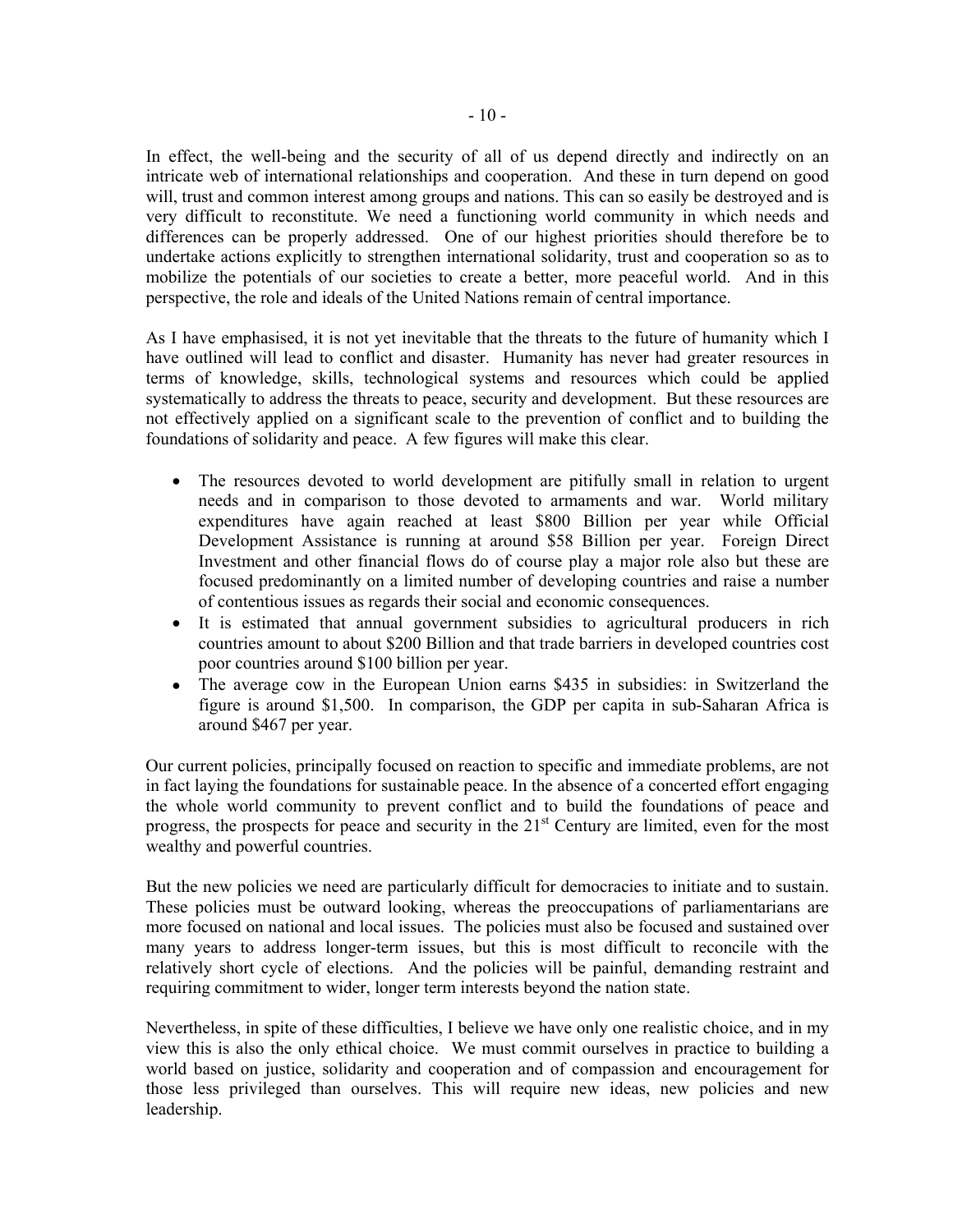#### *The Need for New Thinking, New Policies and New Leadership*

As Einstein indicated, the thinking which created these threatening problems will not be sufficient to resolve them. We can no longer rely on the concepts and policies which have guided us since the Second World War to manage the challenges of the radically changed world of today and tomorrow. There is a need for a transformation of thinking, for new strategies and for the mobilization of the necessary public support and commitment to address the threats to peace and progress in the 21<sup>st</sup> Century.

This is underlined by the evident fact that the "conventional wisdom" – a term used by John Kenneth Galbraith to describe the framework of ideas which we use to understand our world  $-$  is inadequate to address the issues now faced by the world community. It is important therefore that through research and wide consultation, we analyse and define clearly the nature of the present and future challenges we face – if we are to be able to manage them effectively so as to improve the prospects for world peace and development. The University for Peace is developing a cooperative, international programme of research and consultation in this perspective. Briefly, the characteristics of the issues we face are as follows:

Firstly, the issues are not only important in themselves but they are connected in essential ways: they cannot be understood and addressed in isolation from each other. The linkages between them are of the most profound importance. Thus, economic development and environment are essentially interlinked; poverty, hunger and employment must be treated together; employment and economic progress cannot be sustained in a context of tension and conflict; conversely, peace and stability cannot be maintained in the absence of economic progress.

Secondly, the pace of change has accelerated. It is now such as to put immense pressure on long established cultural, religious and social structures and institutions, generating resistance and resentment.

Thirdly, the scale of many processes has increased dramatically: for example, it is estimated that around three thousand Billion dollars move in financial markets each day. This is far beyond the control of any government or international body. And evidently, the practical problems posed by a global population of nine billion people will be substantially different from those faced by the six billion of today.

It is also important to underline another major departure from the past. We are now living in a vibrant information society. As we see every day, the media now play a central role in public affairs, influencing attitudes, events and policy. And the immediate availability of information of all kinds is now driving expectations, attitudes and behaviour in all corners of the world.

We are in fact challenged to manage systemic problems of increasing complexity and under conditions of dynamic change, substantial uncertainty and risk. A more systematic, interdisciplinary approach must be developed which recognizes the key relationships between the issues we face and also between the strategies and policies to address them. And this new approach must take full account of the diversity of ideas, aspirations and approaches in our pluralist world. The days are past in which one philosophy can seek to comprehend and to dominate world affairs.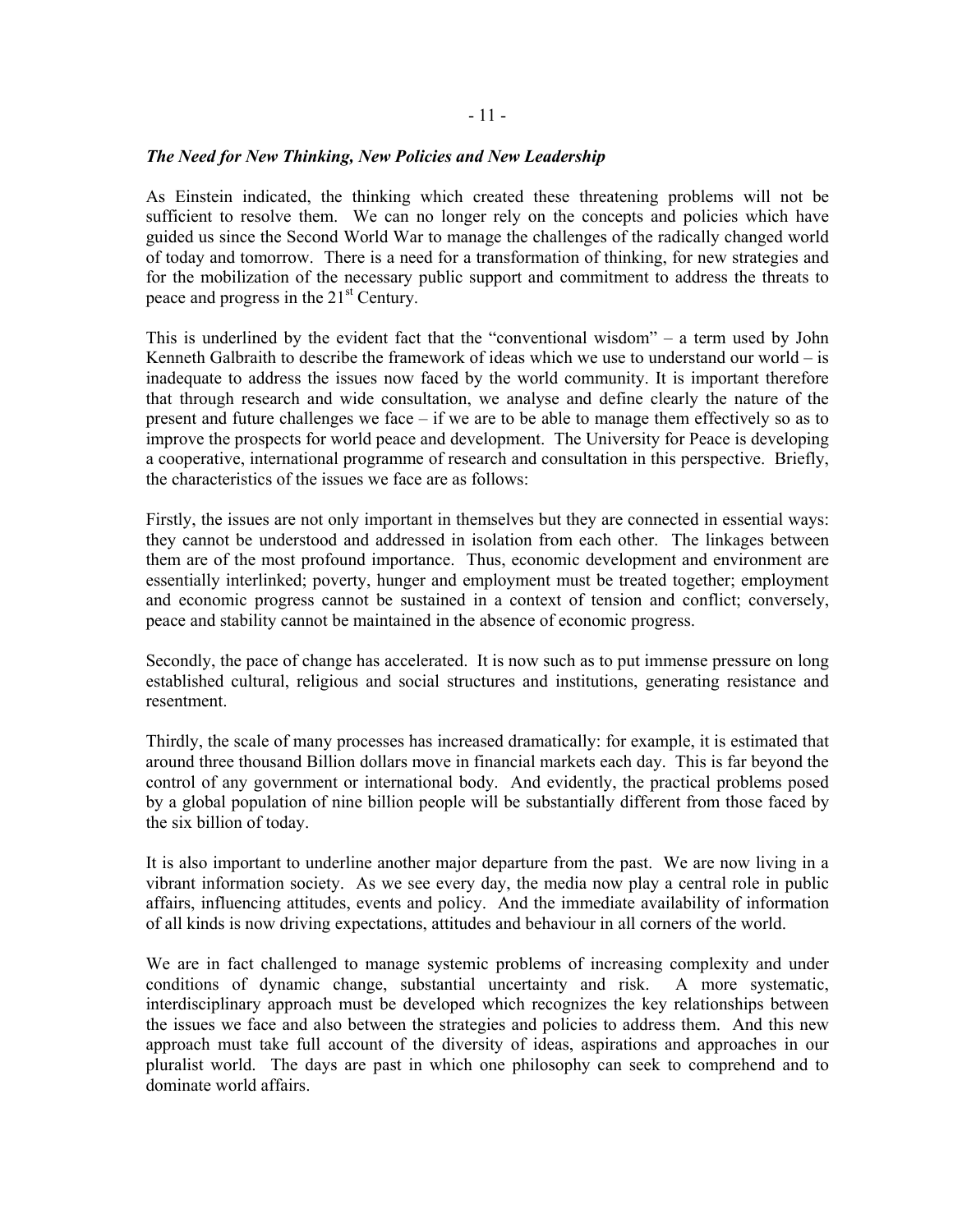These challenges raise exciting but difficult problems not only of an intellectual nature but also at the institutional level. The structure of our institutions of government is heavily influenced by sectoral considerations and this is reflected directly in the structure and competences of our international institutions also. We insist on acting as if complex, inter-linked problems and policies can be treated through a series of distinct actions in different sectors. But, in reality, problems usually have complex, multiple causes: they must be understood and treated through cross-cutting, inter-sectoral approaches. These will require cooperation across a broad range of actors and agencies. But new thinking and new policies are easily frustrated by institutional ego and inertia as those who have worked in government will well know. The reform and reorientation of our national and international institutions to adapt to the challenges of the modern world is therefore one of the most serious problems we face.

In particular, our institutions will also have to adapt to the growing importance of international factors in national policy. The consequences of external trends, decisions and events are of enormous importance for domestic policies in an increasingly interdependent world: for most countries, external factors and decisions taken outside the nation state are often far more consequential than domestic decisions and policies. It will thus be necessary to revise the procedures and structures and the priorities of many governments so as to take proper account of the international factors which substantially determine the prospects for security, employment and growth. In particular, the human and institutional resources devoted to foreign policy, to international development and to all the diverse aspects of cooperation will have to be increased rather than cut back.

We have lived since the early Eighties through a period of sustained criticism of the role of government in the state. In parallel, there has been a sustained and intense attack by powerful interests on the concept and validity of international cooperation. This has resulted in a substantial decline in moral and practical support for the international institutions put in place as an expression of the solidarity of the world community to reconcile diverse aspirations and interests, to resolve disagreements and to decide upon and undertake concerted action.

Faced by the realities of the present day and of the near future, we must strive to rebuild a sense of trust and solidarity in the international community in the over-riding common interest. And we must urgently strive to adapt the machinery of international cooperation to meet the needs of the  $21<sup>st</sup>$  Century. This will require not a restatement of ideas from the past but new ideas and new leadership: a difficult but essential task.

If we are to manage our future problems, we will need a new generation of leaders, adapted to the conditions and challenges of the modern world. They will have longer-term vision and commitment to the future of humanity. They will be able to operate across disciplinary, sectoral and institutional boundaries. And they will not be prejudiced by narrow ideological or national views: they will be open to different cultural insights and opinions. This is an immediate challenge to our academic institutions – to undertake the interdisciplinary research and teaching on which new policies and leadership must be based.

We have seen throughout history, the tragic consequences of narrow ideology applied to complex international issues. It is appropriate to quote here from Robert Burns: whatever our individual origins and beliefs, we should learn above all "to see ourselves as other see us."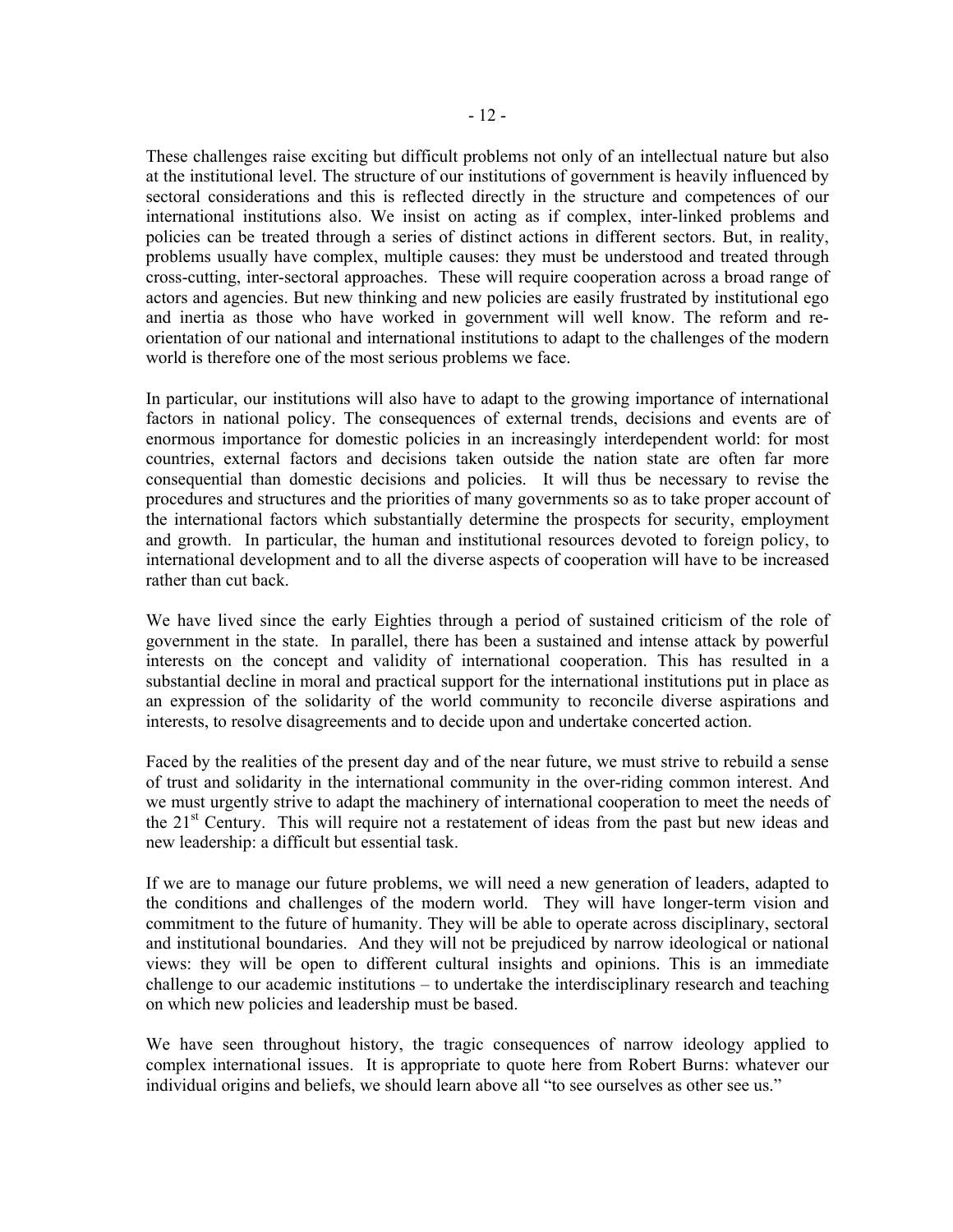The new generation of leaders and teachers, if they are to function effectively in our pluralist world, must be willing to recognize their own limitations – to understand that they themselves have been conditioned by their own backgrounds and experience.

They must not believe that their task is to impose on others their own opinions because these are unambiguously correct. They may then be able to benefit from and respect diverse cultures and opinions while retaining a clear sense of purpose for the common good.

At the University for Peace, we are developing our academic programme of teaching and research on a multicultural, interdisciplinary and international basis precisely in response to the perspectives I have outlined.

# *Conclusions*

From the above analysis I believe that we can anticipate growing threats to peace and progress and increasing polarization of the world community in the early decades of the  $21<sup>st</sup>$  Century, driven by, among many other factors, the trends and issues I have identified. However, as I have emphasized, this is not inevitable: we have the capability to act to mitigate the threats to world peace and to the security of all if we choose to do so.

With the enormous capabilities available to humanity today, there is no evident limit to what could be achieved if our energies were focused and mobilized to build an equitable, peaceful and progressive world.

# *An International Strategy to build Peace and Security in the 21st Century.*

We must recognize that the major, long term threats to world peace and progress will arise in the future predominantly from conflict and violence generated from the widespread poverty and hopelessness of hundreds of millions of human beings, mainly but by no means exclusively in the developing countries. This is the seedbed of despair, frustration, hatred and alienation which breed violence and terrorism. It is quite unrealistic to believe therefore that terrorism and violence and other threats to peace and stability can be eliminated without addressing the underlying conditions in which they can thrive. This has been recognized by a number of world leaders in recent months.

We must find an effective balance between the short-term measures required in response to events and to immediate threats and the longer-term programmes needed to improve the underlying conditions which breed terrorism and violence. Ideally, the short-term measures in response to events and the longer-term programmes aimed at improving underlying conditions should be mutually reinforcing. By adopting a thoughtful, coherent strategy, it will become possible to ensure that the short term measures in response to immediate threats and events do not aggravate the overall longer-term threats to security and peace by further alienating and polarizing the vast majority of all ethnic and religious groups who strive to remain moderate and constructive.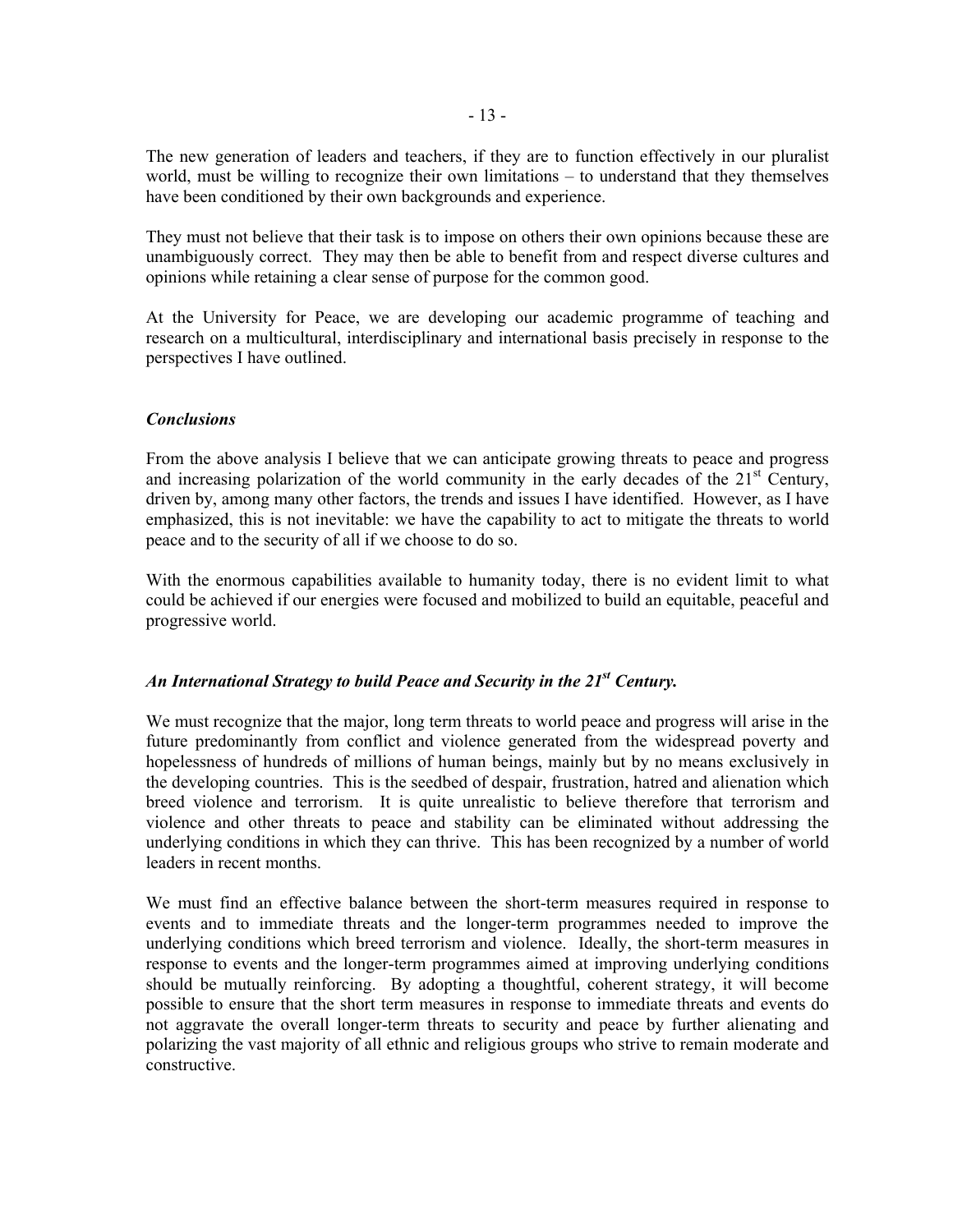In short, we will not be able to achieve security and safety and a decent future for our children by military means alone. Classic notions of defense and reliance on the military dimensions of security will not be adequate to deal with the threats of today and tomorrow. Of course we must maintain an effective level of defense and military security. But this is no longer enough.

It is now necessary, and will become feasible in time, to conceive and launch a major, long-term international programme to address the underlying factors which give rise to conflict and terrorism and to build the foundations of world peace.

This is not an unattainable goal. There have been turning points in human history when enlightenment, restraint and common purpose have overcome prejudice and narrow interest, for example: the surge of international institution building which followed the lessons of the Second World War, including the creation of the United Nations; the conception and implementation of the Marshall Plan; and, in the Seventies, the intense process of international "North-South Dialogue" in which the leaders of the developed and developing countries saw their common interest in trying to set out together, a framework for action to achieve a better world. The conception of a concerted international programme for world peace and development is therefore neither new nor unrealistic.

We are now at a similar turning point in world affairs which demands a new vision and leadership to develop and implement a concerted international strategy which can build peace and security and thus reorient the future of humanity onto a positive path. In this way, we can together mobilize and direct the enormous capabilities available to prevent conflict and to achieve sustained peace and progress.

Another vital benefit would be derived from such a strategy. There are of course, profound differences of views and objectives among States on many important issues. The process of consultation will therefore be contentious and the practice of collaboration will be difficult. Nevertheless, consultation and collaboration among states towards a more equitable, peaceful and prosperous world, would in itself, contribute to rebuilding the international solidarity of the world community on which any concerted strategy must rest. It would build bridges of trust, tolerance, common purpose and hope between races, cultures and religions and create the conditions in which our efforts may be concerted and mobilized in the cause of world peace and development.

It is easy to be cynical about the possibilities of public sector action to address national or international problems. There is however, no alternative. We have lived since the early eighties in a world dominated by extreme views skeptical about the role of government in the State and by derivation, skeptical about the possibilities of action through international institutions.

Fortunately, a less extreme, more balanced view is now emerging in which the contributions of the State, of the private sector and of other social actors are seen as complementary and mutually reinforcing. Thus, a central purpose of any strategy to promote world peace and security at the start of the  $21<sup>st</sup>$  Century would be to mobilize, within a coherent framework of new and reoriented policies, not only increased flows of public funds but also the dynamic contributions of the private sector, of non-governmental and civil society organizations and of the scientific and intellectual communities.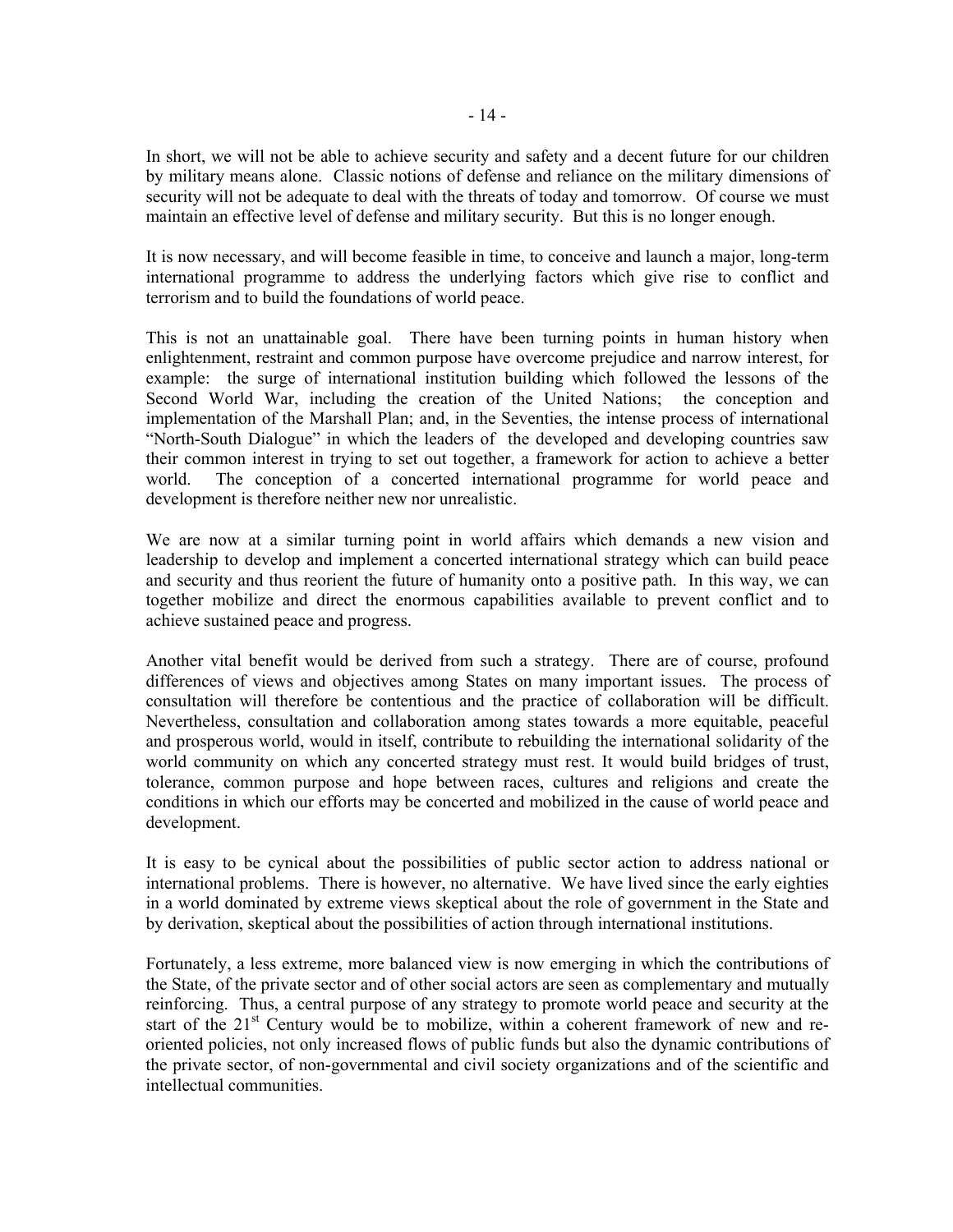If we are to reduce poverty, alienation and violence in the lives of millions of men, women and children, this can only be achieved through effective cooperation and commitment, in which the Western democracies must play a major role. And in spite of failures and disappointments, we have in fact acquired tremendous experience in government and in the international system over the past fifty years in the application of resources of all kinds to improving the lives of disadvantaged people in both developing and developed countries, and to laying the foundations of peace. For all its limitations, public action has been effective in many essential repects.

Even in these difficult times, we could find the resources for a coherent programme to extend peace and prosperity across the world. As the war in Iraq demonstrates, it is possible to generate tens of billions of dollars for armaments and war. But it is immensely difficult through existing procedures, to raise funds for the prevention of conflict and for the building of peace.

In the longer run, innovative new arrangements could be put in place to generate finance to address the critical issues of world peace and development which will, in fact, determine the future of humanity. In relation to the scale of the world economy (of around thirty thousand billion dollars per year), a major programme would be feasible. The issue is not primarily whether the finance required can become available: it is one of values and commitment, of wide awareness of future threats and opportunities, and of design and organization.

In practical terms, the first step would be to undertake a broadly-based, multi-cultural programme of consultation and research to map out the elements of an innovative strategy for peace and security in the 21<sup>st</sup> Century. This would establish a vision and a network which will serve as the focus to mobilize and inspire the necessary support. The second step must be to create a wide public awareness of the challenges and opportunities ahead and to build coalitions of the willing in favour of a defined programme to build a peaceful and progressive world. The third phase would be, on the basis of wide public concern and support, to engage the political leadership of the world community in launching and guiding the necessary activities.

We must recognize that an investment in such a programme would directly address the most serious long-term threats to security and peace of both developing and developed countries: it would therefore be the best investment that we could make to assure the future security and peace of humanity. It is difficult to see how peace can be assured in the absence of such action.

# *The Contribution of Education for Peace*

I am sure that it will not be surprising if, in my conclusions, I draw attention to the importance and potential of education as a means to improve the prospects for peace and security in the  $21<sup>st</sup>$ Century.

The developing countries cannot be stable and cannot reduce poverty, illiteracy, hunger and disease unless violence and conflict can be prevented and resolved. This can only be achieved if there are thousands of leaders, teachers and professionals in these countries who can work to prevent and mediate conflict and to achieve reconciliation, to teach non-violence, tolerance and human rights, to build the basis of good governance and democracy and to undertake the targeted programs necessary to achieve sustainable development. And the very large numbers of future leaders and teachers must be trained in their home universities and schools: they cannot all be trained abroad.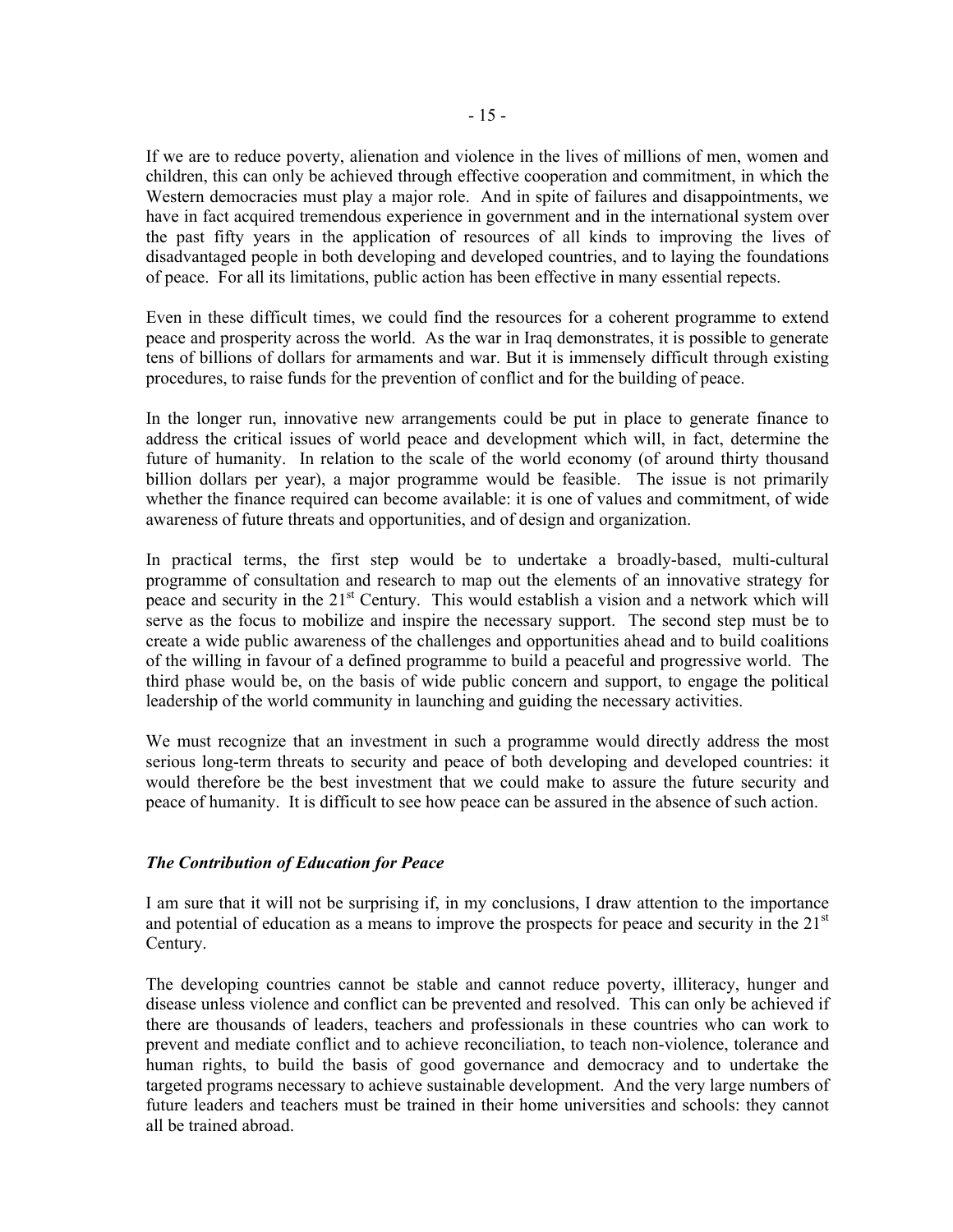Also, to prevent conflict, it is essential to change attitudes and behaviour in society as a whole away from intolerance, hatred and violence and towards tolerance, reconciliation, respect for human rights and gender equity and mutual understanding among different ethnic, religious and cultural groups. Such changes in deeply-held beliefs and attitudes can only be encouraged by education through many channels and through a positive role of the media.

For these reasons, the strengthening of educational capacities in developing and transition countries to provide teaching, training and research on critical issues of peace and development at every level is increasingly recognised as a means to build the foundations of peace and progress and to reduce the prejudice and hatred on which violence, conflict and terrorism are based. It will also be especially important to provide information on world issues and broad peace education on a wide basis to men, women and children in the developed countries. It is essential in these democracies, that the voters come to understand the present and future realities of world affairs if they are to support the policies needed to achieve a secure and peaceful world for all.

On the demand side, increasing numbers of young people throughout the world who are confronted by war, violence, poverty, injustice and environmental degradation wish to study and to devote their lives to all issues related to peace, security and development. There is also a need to provide education and training for those who are already engaged in such fields as humanitarian assistance, security sector and judicial reform, post-conflict reconstruction and reconciliation and economic and business development and who need to acquire special skills in the prevention and mediation of violence and conflict.

The demand for knowledge and skills in all these fields is immense. But educational institutions in the developing countries are generally not able to teach the essential subjects: this teaching must be multi-disciplinary, multicultural, international and specialized. Consequently, most universities and teaching institutions in developing countries find it difficult to respond to the growing demand and to the clear needs within their societies for expertise in the critical fields of peace and conflict studies. Besides other obstacles, they lack the qualified teachers, the essential course content and access to international knowledge and expertise.

With this vision, Secretary General Kofi Annan has challenged the University for Peace to become "the centre of a world wide movement of education for peace." Consequently, the University is establishing the content, the methodology and the partnerships which will make it possible to generate, to share and to disseminate knowledge and skills in the field of education for peace across the world. Students, professionals, academics, civil society leaders and officials in developing and transition countries and in developed countries also, will be able to improve their understanding and expertise and to obtain academic qualifications in fields related to the prevention of conflict and the building of peace through the use of state-of-the-art technologies.

A key component of any strategy to build the foundations of peace and security in the  $21<sup>st</sup>$ Century must therefore be a coherent, focused programme to mobilize education so as to build up the necessary human resources in developing countries which are essential to prevent violence and conflict and build peace.